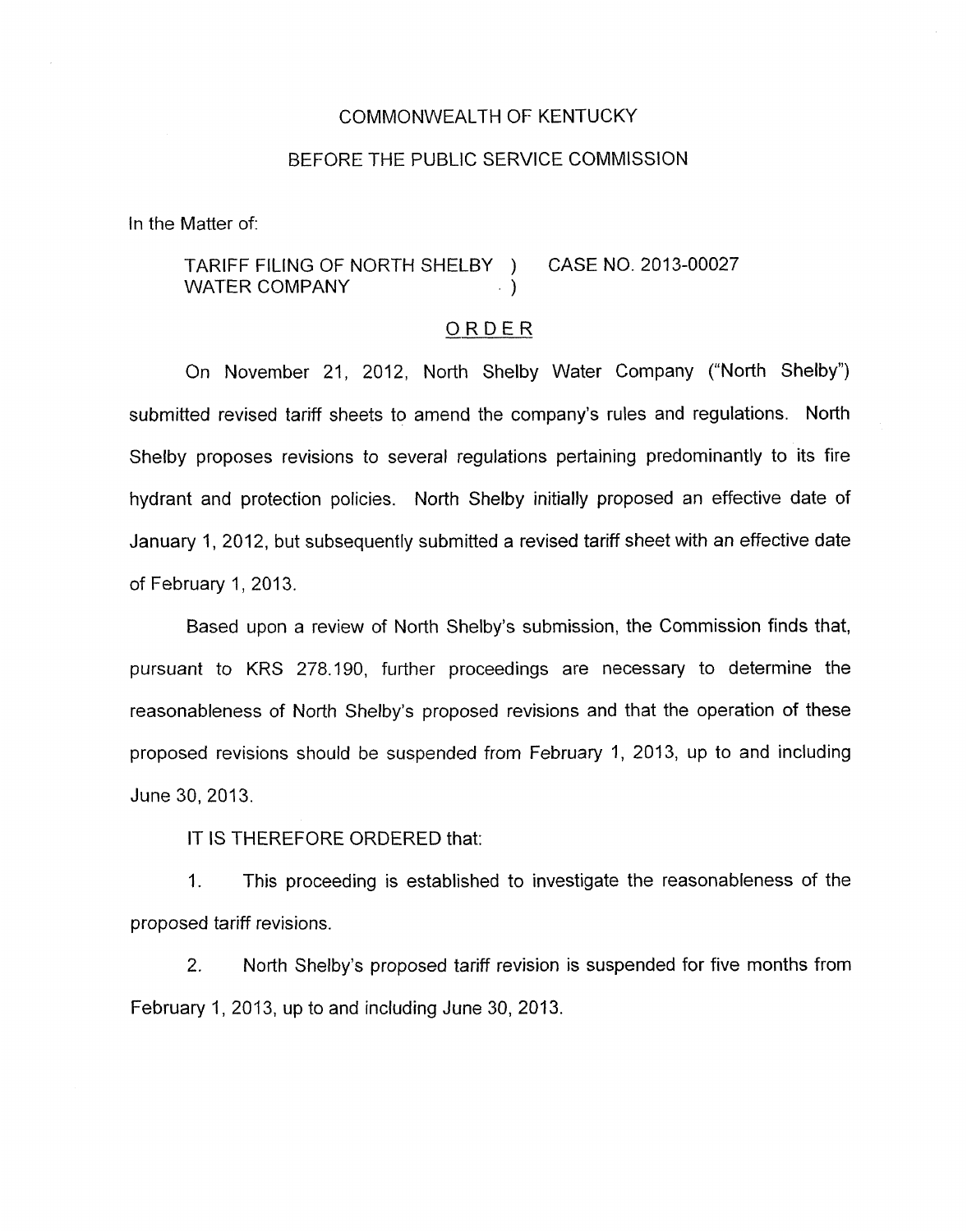3. a. North Shelby shall file with the Commission no later than February 15, 2013, an original and five copies, with a copy to all parties of record, of the information listed in the Appendix to this Order.

b. North Shelby's response shall be appropriately bound, tabbed and indexed. Each response shall include the name of the witness responsible for responding to the questions related to the information provided.

c. Each response shall be answered under oath or, for representatives of a public or private corporation or a partnership or association or a governmental agency, be accompanied by a signed certification of the preparer or person supervising the preparation of the response on behalf of the entity that the response is true and accurate to the best of that person's knowledge, information, and belief formed after a reasonable inquiry.

 $d_{\cdot}$ North Shelby shall make timely amendment to any prior response if it obtains information which indicates that the response was incorrect when made or, though correct when made, is now incorrect in any material respect.

For any request to which North Shelby fails or refuses to furnish all  $e<sub>1</sub>$ or part of the requested information, North Shelby shall provide a written explanation of the specific grounds for its failure to completely and precisely respond.

 $f_{\cdot}$ North Shelby shall give careful attention to copied material to ensure its legibility.

**ATTES**  $Execufiv$ **Dikector** 

By the Commission

ENTERED *A*  JAN 31 2013 **KENTUCKY PL** /ICE COMMISSION

Case No. 2013-00027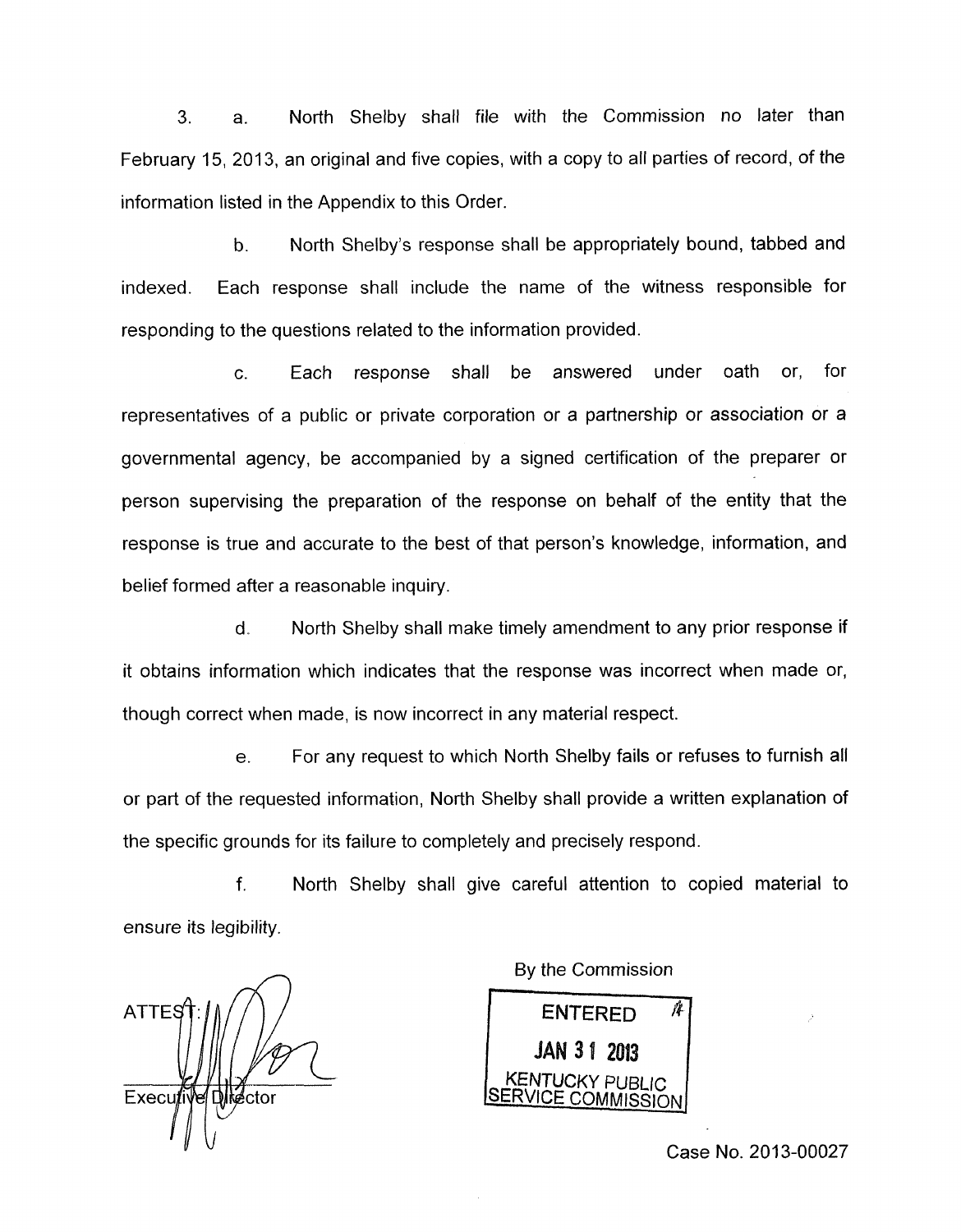### APPENDIX

# APPENDIX TO AN ORDER OF THE KENTUCKY PUBLIC SERVICE COMMISSION IN CASE NO. 2013-00027 DATED **JAN 3 1 2013**

1. State the number of fire hydrants currently installed on North Shelby's water distribution system.

2. State whether all fire hydrants currently installed on North Shelby's water distribution system currently comply with 807 KAR 5:066, Section 10(2)(b).

*3.* Identify each fire hydrant on North Shelby's water distribution system that does not comply with 807 KAR 5:066, Section 10(2)(b), state its location and the date of installation.

**4.** Describe how frequently North Shelby inspects the fire hydrants installed on its water distribution system.

*5.* State whether North Shelby owns all of the public fire hydrants that are installed on its water distribution system.

6. Identify the fire departments that provide fire-protection service in North Shelby's service area.

7. Provide a copy of all agreements and contracts that North Shelby has with the fire departments that provide fire-protection service in North Shelby's service area.

*8.* Explain why the proposed rules and regulations require fire departments to conduct inspections to determine whether a fire hydrant meets the requirements listed on proposed P.S.C. Ky. No. 2, Original Sheet No. 10.2.

9. Explain why the fire department rather than North Shelby should conduct the inspection and monitor the fire hydrants for compliance with Commission and utility regulations and to ensure good operating condition.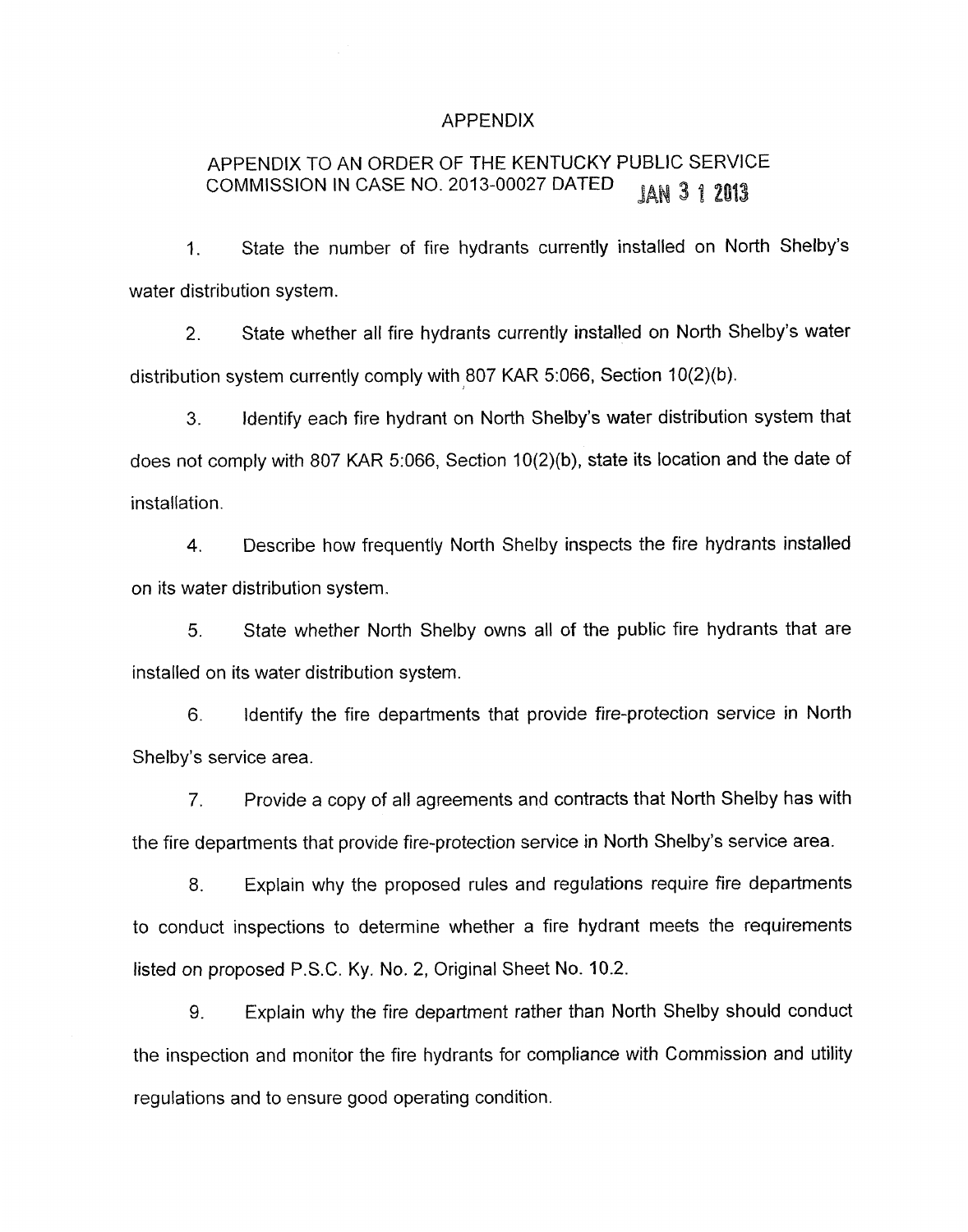**IO.** Describe the procedures that a customer, developer, or fire department must follow to request the installation of a public fire hydrant.

**11.** Identify the entity (e.g., utility, requesting party, contractor) that installs the fire hydrant.

**12.** P.S.C. Ky. No. 2, Original Sheet No. **10.3,** states: "Installation of fire hydrants at the request of a fire department or a governmental entity on an existing line will be installed by the Company for the cost of materials only, or a new line for the cost of labor and materials unless the Board of Directors for cause decides to waive the labor expense."

a. Explain why the cost of labor is not included for the installation of a fire hydrant on an existing line.

b. Describe the circumstances under which "cause" for waiving the labor expense would exist.

**13.** P.S.C. Ky. No. 2, Original Sheet No. **10.3,** states: "The Company will, if feasible and consistent with KRS 74.415, require all newly constructed water lines to be adequately sized to support fire hydrants." Explain why **KRS 74.415** is applicable to North Shelby's operations.

**14.** Describe the process that North Shelby uses to determine whether a fire hydrant can be located on its water distribution system.

**15.** P.S.C. Ky. No. **2,** Original Sheet No. **10.3** states: "If fire hydrants are used by fire suppression units in the performance of their duty, any damage to the Company's water system will be the liability of that unit." Define "fire suppression unit."

**16.** State the cost that North Shelby incurs to maintain a fire hydrant annually.

 $-2-$